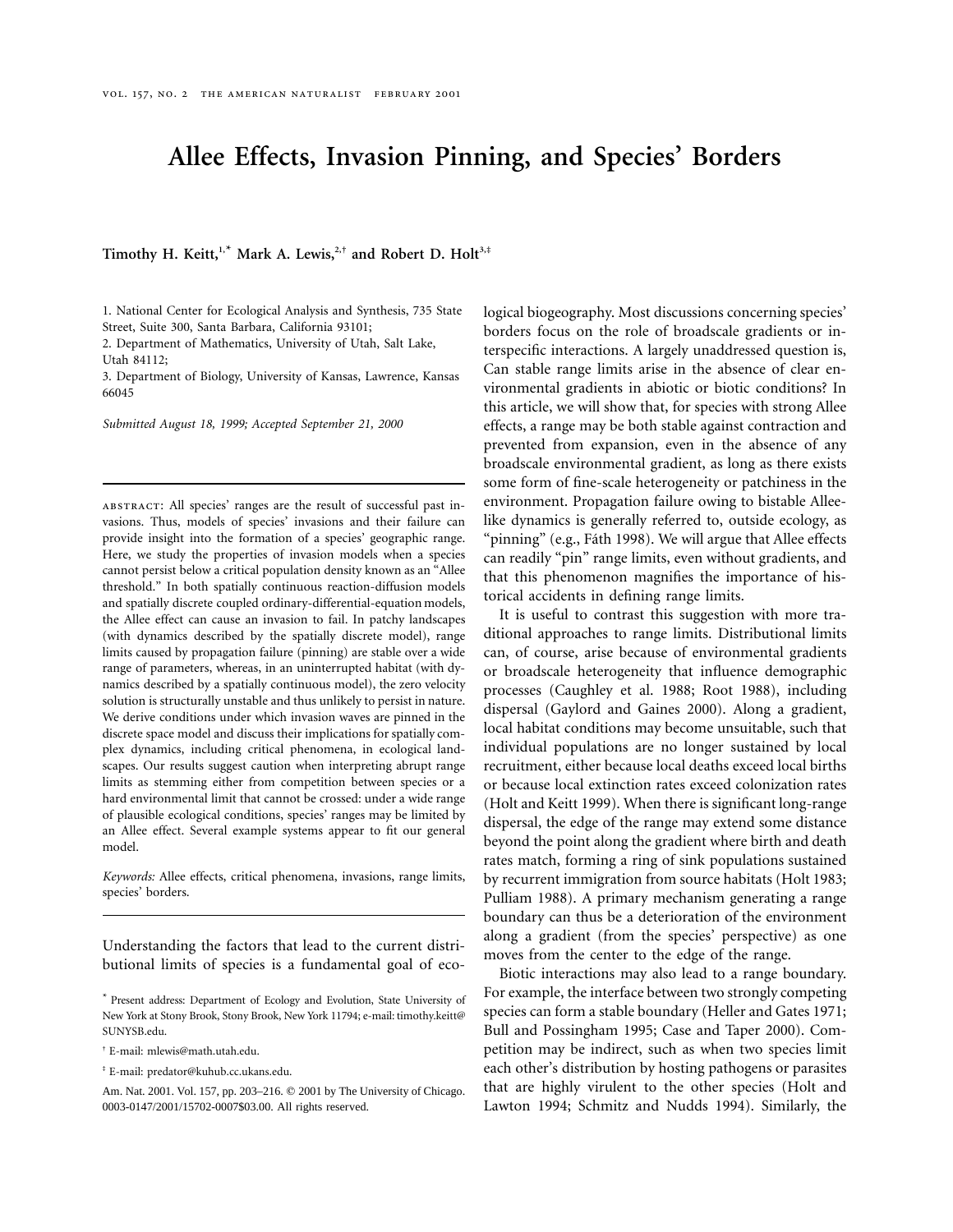distribution limit of a prey species will set the boundary of its predator in the absence of an alternative prey species (Hochberg and van Baalen 1998). In all three cases, the factor that limits a species' range is itself spatially delimited, and so again the realized range limit reflects real spatial heterogeneity in the circumstances facing a species.

#### **Species' Borders as Pinned Invasions**

On historical timescales, species' ranges can expand by invasion into unoccupied habitats. One way to view species distributional limits is that they may represent points in space where invasions have halted. An invasion may halt because of broadscale environmental gradients, as noted above, or may halt, we suggest, for purely demographic reasons having nothing to do with changes in local conditions across a species range.

From a demographic standpoint, the success or failure of invasions depends crucially on the rate of population growth at small population size. Invasions succeed because individuals that disperse beyond the current range limit establish viable populations. The local density of individuals in newly colonized areas is typically low at early stages of invasion. For the species to persist locally and thereby contribute propagules to yet a further round of invasion, individuals in these local populations must reproduce at a rate that exceeds its mortality. An ability to reproduce sufficiently from very small numbers leads to a growth curve that is strictly positive for any population number greater than zero, up until the point where the local habitat is saturated and the population reaches carrying capacity. The classic example is the logistic growth curve (May 1973; Berryman 1981; Royama 1992). If the growth function is positive for all values of population size greater than zero and less than the carrying capacity, a viable population will establish in any local region receiving any propagules at all, as long as the dynamics can be assumed to be deterministic to a reasonable approximation. As a result, a species will expand its range to fill all available habitats, unless barriers to dispersal are absolute. The rate of expansion may be slowed by demographic stochasticity, disturbance events, and zones of lower disperal rate, but eventually, in a constant environment, the range will expand to occupy all suitable habitats.

It is increasingly recognized that many species have depressed growth rates at low density (Allee 1938; Dennis 1989; Wilson and Agnew 1992; Veit and Lewis 1996) and that such "Allee" effects may have important consequences for population and community ecology and for conservation (Courchamp et al. 1999; Stephens and Sutherland 1999). If reproduction does not match mortality when local density is below a threshold size, the population will decline in abundance despite living in a basically favorable

environment. Allee effects may occur for many reasons. For instance, at very low population density, finding a mate can be difficult for sexually reproducing organisms (but see Kindvall et al. 1998 for a counterexample; Lande 1987; McCarthy 1997). Similarly, in small patches, sex ratios can become unbalanced, leading to reduced reproduction and enhanced extinction risk (Legendre et al. 1999). Plant species that depend on animal vectors for dispersal often experience an Allee effect in small, isolated patches because of decreased visitation rates by pollinators (Rathcke 1983; Jennersten 1988; Aizen and Feinsinger 1994; Groom 1998). For example, Lamont et al. (1993) report zero reproductive success in small, isolated patches of the endangered Australian plant *Banksia goodii*. Another general mechanism that can result in an Allee effect is saturation by prey of a generalist predator's functional response (de Roos et al. 1998); at low densities, individual prey experience elevated predation risk. Finally, many species have specific cooperative behaviors (e.g., defensive herding in musk oxen), which can be disrupted at low population density (see also Robinson 1988; Wilson and Nisbet 1997; Avilés and Tufiño 1998; Avilés 1999).

A negative growth rate below a threshold density leads to a stable equilibrium at zero population size. In this case, introductions at low density may fail, opening the possibility of propagation failure or pinning for a species moving into a habitable landscape and generating a stable range limit. In this article, we argue that this scenario is particularly likely for species occupying patchy environments. First, we briefly summarize salient prior results for continuous, homogeneous environments. We then examine invasion dynamics in spatially discrete environments, where all suitable habitat patches are identical in quality and uniformly spaced. In both cases, some of the technical results we present are present in the literature but have not been explicitly applied to the issue of species' range limits. In "Discussion," we relate these results to a core concern of landscape ecology—critical thresholds in habitat connectedness—and touch on plausible empirical examples.

# **Invasion into a Continuous Environment with Uniform Habitat Quality**

There is a rich theoretical literature on invasions, based on partial differential equations, known as "reaction-diffusion models" (Okubo 1980; Hastings 1996; Shigesada 1997). The simplest such model is

$$
\frac{\partial N}{\partial t} = D\nabla^2 N + f(N),\tag{1}
$$

where  $\nabla$  is the gradient operator (defined as  $\partial/\partial x$  for a one-dimensional gradient and  $[\partial/\partial x]$ ,  $[\partial/\partial y]$  for a two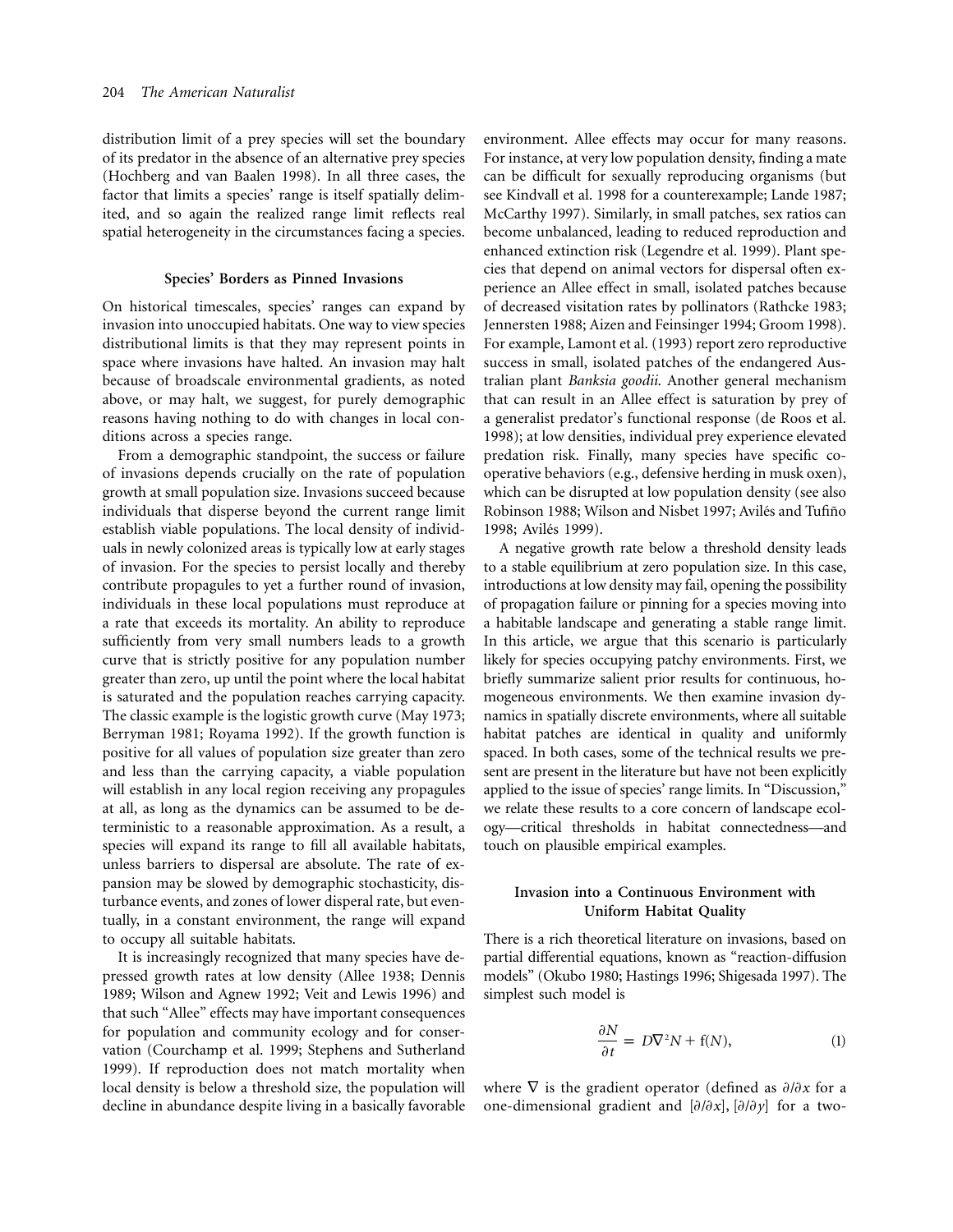dimensional gradient), *D* is the diffusion coefficient, *t* is time, and  $f(N)$  is the net population change at population density *N* as a result of local birth and death (for simplicity, *N* denotes  $N(x, t)$  in a one-dimensional environment or  $N(x, y, t)$  in a two-dimensional environment).

Diffusion models such as (1) are idealizations, since they ignore stochastic events and assume that reproduction and mortality are continuous in time. Model (1), as written, also assumes that the environment is spatially homogeneous. Nonetheless, diffusion models are useful because they provide testable predictions about invasion rates (see, e.g., Andow et al. 1990). For example, with logistic growth (fig. 1, *top*), the minimum speed of the advancing front (for a single dimension) is  $2(rD)^{1/2}$ , where *r* is the intrinsic growth rate of the invading species (Fisher 1937; Mollison 1991).

An Allee effect can be added to the reaction-diffusion model, such that growth is negative at low population densities (fig. 1, *bottom*). For instance, f(*N*) may be characterized by a "cubic-shaped" curve, which is negative for  $0 < N < C$ , positive for  $C < N < K$ , and negative for  $N > 0$ *K*. Here, *K* is carrying capacity, and *C* is a critical threshold, above which the population grows and below which it declines to extinction. Such an f(*N*) leads to what is referred to as a "bistable" equation (Fife 1979) because the extinction and carrying-capacity steady states are both locally stable. Over a wide range of initial conditions, in a homogeneous, continuous environment, the solution to the diffusion model with a bistable growth term converges to a moving wave joining the carrying capacity and extinction steady states and traveling at a constant speed (Aronson and Weinberger 1975). Whether the velocity is positive (i.e., range expansion) or negative (i.e., a range contraction and ultimately extinction) is governed by the area of f(*N*) that falls above and below zero growth (Murray 1989). If the positive area  $A_2 = \int_C^K f(N) dN$  exceeds the negative area  $A_1 = \int_0^C f(N) dN$  (as in fig. 1, *bottom*), then the velocity is positive and the population invades. If instead  $A_2$  is smaller in size than  $A_1$ , the population recedes. In a homogeneous continuous environment, the fate of an invasion can thus be predicted simply by inspecting the qualitative form of the species growth curve.

A special, well-understood case of bistability is given by

$$
f(N) = rN\left(\frac{K-N}{K}\right)\left(\frac{N-C}{K}\right). \tag{2}
$$

The two stable equilibria, at  $N = K$  and  $N = 0$ , are separated by an unstable equilibrium at  $N = C$ . A qualitatively similar growth term f(*N*) can be defined from a mechanistic model describing interactions between males and females in a population (A. Ashih and W. Wilson,



**Figure 1:** Standard and bistable growth functions. *Top*, logistic growth with a sinle stable fixed point (*K*). *Bottom*, cubic (Nagumo-type) growth function with two stable fixed points (0, *K*) separated by an unstable fixed point  $(C)$ . The shaded regions labeled  $A_1$  and  $A_2$  correspond to the negative and positive contributions of f to  $\int_0^K f(N) dN$ . The dotted arrows indicate the direction of population change for a given *N*.

unpublished manuscript). Over a wide range of initial conditions, the solution of (1) and (2) asymptotically converges to a traveling wave with constant velocity,

$$
v = \sqrt{2rKD(1/2 - C/K)},
$$
\n(3)

where  $0 < C < K$  (see Lewis and Kareiva 1993 for an ecological discussion; Hadeler and Rothe 1975; Fife 1979). The species invades with positive velocity if  $C < K/2$  and retracts if  $C > K/2$ . These conditions correspond to  $A<sub>1</sub>$  $A_2$  and  $A_1 > A_2$ , respectively. When  $C = K/2$ , the invasion front stalls, neither advancing nor retreating. A stationary species' border thus requires a delicate balancing of pa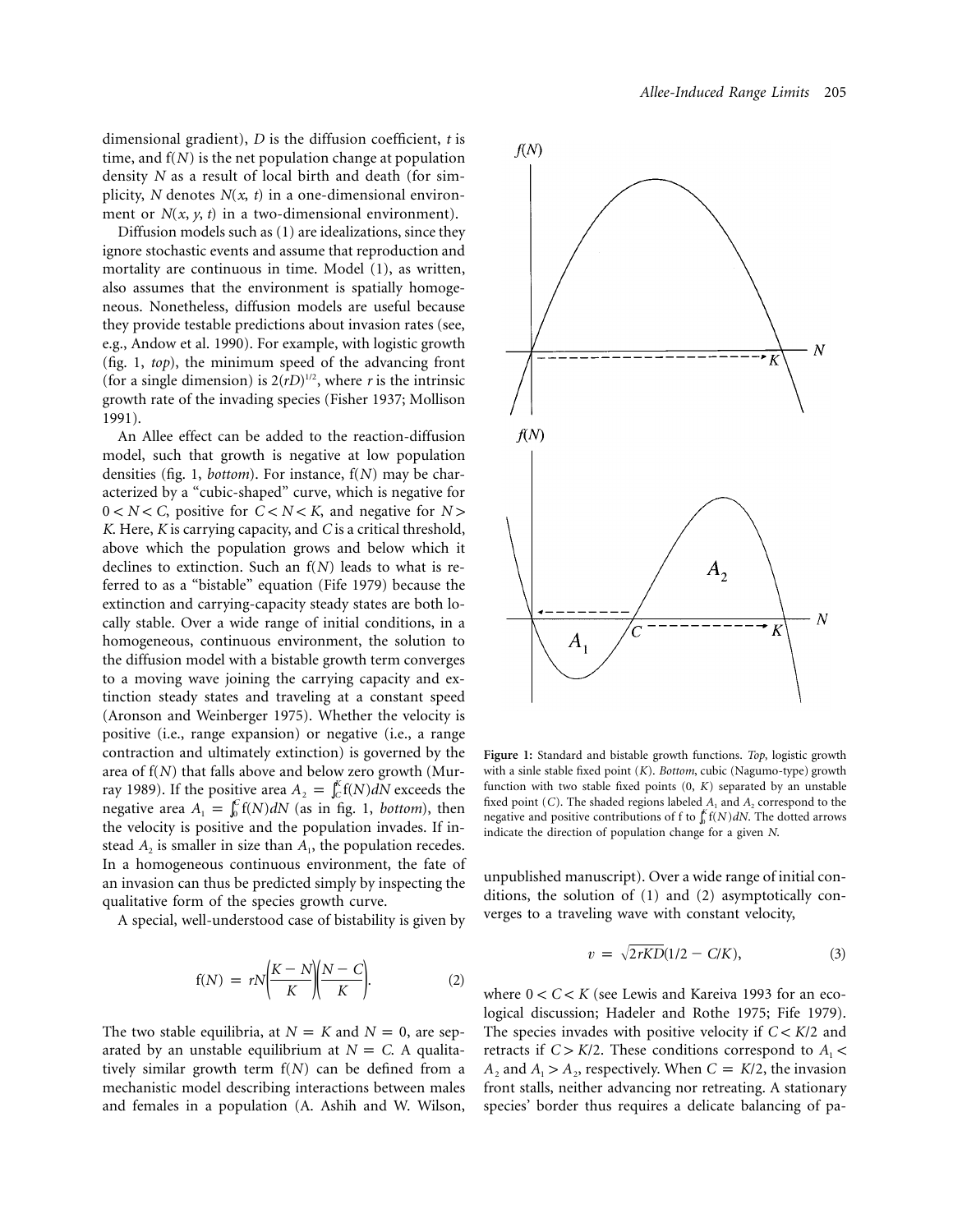rameters, which in general seem unlikely to be realized in nature. Hence, Allee effects alone are insufficient to produce stable species' borders in homogeneous, continuous environments.

# **Invasion into a Discrete Environment with Uniform Habitat Quality**

Diffusion models such as (1) generally treat space as a homogeneous continuum. However, few if any natural environments are homogeneous in properties relevant to organisms at local scales (Levin 1992). Habitat fragmentation, reticulate road and stream networks, and fine-scale topographic variation can lead to patchy environments, even in the absence of any broadscale environmental gradient. In this section, we demonstrate that these local spatial inhomogeneities can lead to propagation failure or invasion pinning, defining a species' border, and we characterize what is required for this phenomenon to occur.

Given a patchy landscape in modeling population dynamics, it is often appropriate to replace continuous space with a sequence of habitat patches coupled by dispersal (Levin 1976). We assume there exists a series of equivalent but discrete patches whose dynamics can be studied with a series of ordinary differential equations. For instance, for a chain of *m* linearly coupled, equally spaced patches, we might have

$$
\frac{dN_i}{dt} = d(N_{i-1} - 2N_i + N_{i+1}) + f(N_i),
$$
\n(4)

 $(2 < i < m - 1)$ , where *d*, a per capita density-independent movement rate, is a discrete analog of the diffusion coefficient and  $N_i$  is population density in patch  $i$ . As long as *m* is large, the dynamics at either end of the array of patches  $(i = 1, m)$  are inconsequential to our analysis and are omitted from (4). As in model (1), local dynamics are described by f(*N*), which we assume to be identical for all patches. The migration term  $d(N_{i-1} - 2N_i + N_{i+1})$  shuffles individuals between adjacent patches with no directional bias. Our model does not allow for spatial variation in movement rates (or equivalently, spatial variation in interpatch distances). We also assume no mortality during dispersal.

An interesting property of the discrete-space model with local Allee dynamics is that it results in an overall reduction in the invasion velocity compared to an analogous continuous-space diffusion model (fig. 2 shows an example). Furthermore, at sufficiently small *d*, velocity of the invasion front reaches 0, even though individuals continue to disperse beyond the invaded territory. Moreover, for any given array of patches, this condition of stasis can be realized for a many different combinations



**Figure 2:** Invasion rate in continuous and discrete habitats. The dotted line is the theoretical prediction for diffusion with Allee growth given in (3). The solid line shows the result for Allee invasion in a discrete environment and was obtained by numerical integration of (4). After 100 initial time steps, the following 900 time steps were used to determine the rate of invasion. (Since the invasion rate is asymptotically constant, the invasion rate can be determined by a simple linear regression of the position where  $N = C$  versus time.) Parameters were  $r = 1.1$ ,  $K = 1$ , and  $C/K = 0.25$ .

of occupied patches (a fact that magnifies the importance of historical accidents). This is in contrast to diffusion in continuous, homogeneous landscapes where, as noted above, Allee effects do not generate stable distributional limits.

The importance of bistable dynamics in preventing the propagation of waves in discrete media has been recognized in disciplines such as physiology (Keener 1987), statistical physics (Bressloff and Rowlands 1997; Fáth 1998), and applied mathematics (Cahn et al. 1998), and the term "pinning" has been coined to denote this cause of propagation failure. Stable, spatially inhomogeneous solutions to reaction-diffusion equations can also arise in continuous but inhomogeneous domains. For instance, if two large regions are connected by a narrow dispersal corridor, limited dispersal along the corridor in combination with an Allee effect can lead to a stable, noninvading solution (Levin 1979; Matano 1979). To our knowledge, however, the concept of pinning has not been directly applied to understanding species' geographic range limits.

## *Bounds on Model Parameters That Allow Invasion Pinning*

We can explain propagation failure of the discrete bistable case using a simple geometric argument (see also Nekorkin et al. 1997). Recall that in each patch f(*N*) is assumed to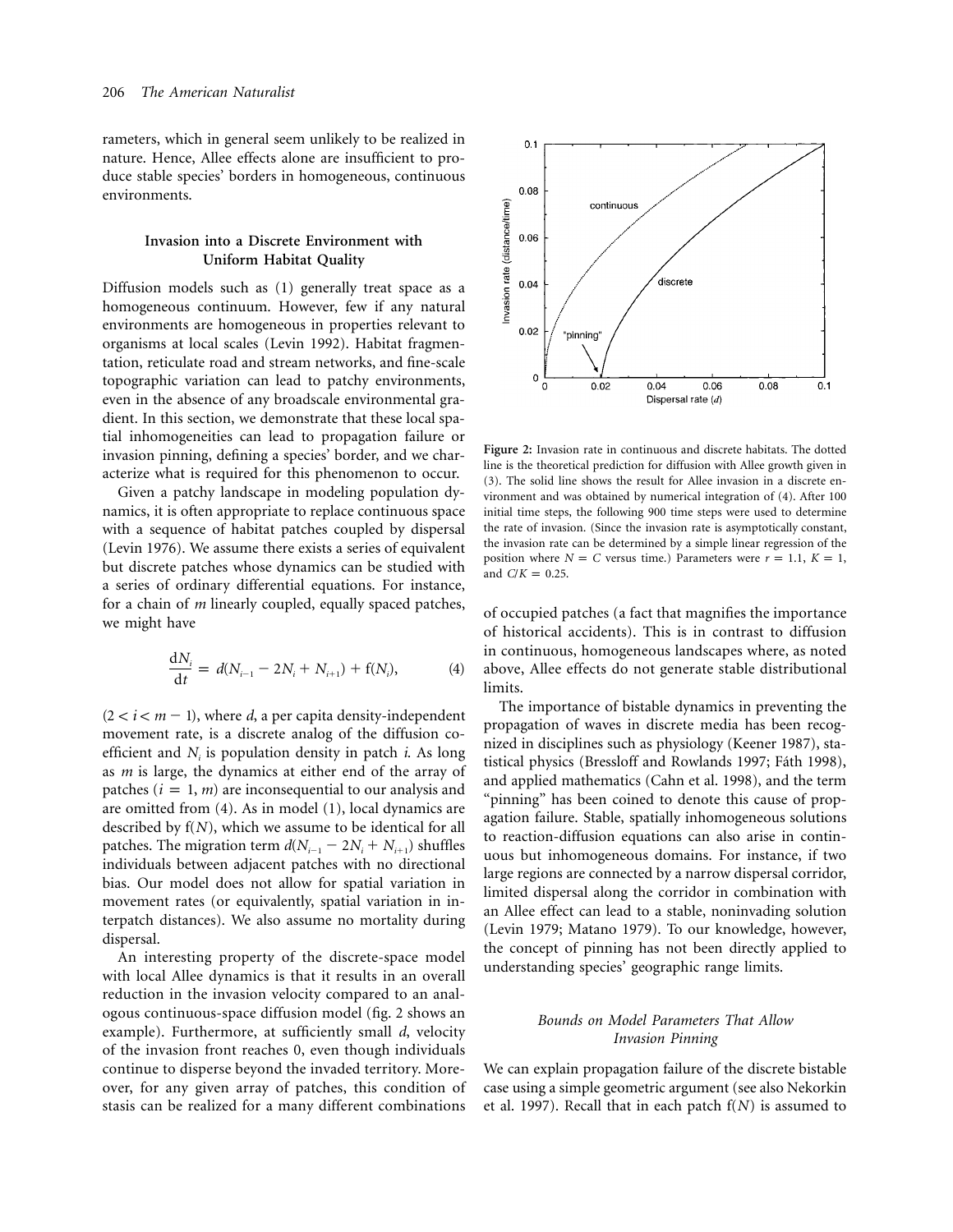have an extinction equilibrium  $N = 0$ , a carrying capacity  $N = K$ , and a threshold  $N = C$ , above which the population grows and below which it decreases. Consider a focal patch *i* in a one-dimensional array of patches whose local population sizes are bounded between 0 and  $N_{\text{max}}$ . Possibly after a transient period, a reasonable value for the population maximum is  $N_{\text{max}} \approx K$ . The maximum value of the dispersal term  $d(N_{i-1} - 2N_i + N_{i+1})$  is then bounded by two scenarios. In the first scenario, the focal patch is empty, but the two neighboring patches each have  $N_{\text{max}}$  individuals. This configuration implies an upper bound to dispersal flux of  $\Phi_{\text{max}} = 2dN_{\text{max}}$ . In the second scenario, the focal patch has  $N_{\text{max}}$  individuals, but the neighboring patches are empty. This configuration leads to a lower bound to dispersal flux,  $\Phi_{\min} = -2dN_{\max}$ . We refer to this scenario as a "two-sided" invasion because both right and left neighbors are involved.

We now ask whether net dispersal flux in an uninhabited patch is sufficient to overcome the Allee effect that new immigrants face. Our equation (4) is now

$$
\frac{\mathrm{d}N_i}{\mathrm{d}t} = \mathrm{f}(N_i) + \Phi_i. \tag{5}
$$

Graphically, the net flux term  $\Phi$ <sub>*i*</sub> simply serves to raise or lower the local "cubic-shaped" population growth term (fig. 3). A necessary and sufficient condition for overcoming the Allee effect is that  $\Phi$  raises the local minimum population growth rate (f<sub>min</sub>) above 0 (fig. 3, *middle*). This, in turn, requires that  $\Phi_{\text{max}}$  exceed  $|f_{\text{min}}|$ . In other words, if  $2dN_{\text{max}} < |f_{\text{min}}|$ , then the population cannot spread spatially. Similar arguments using  $\Phi_{\min}$  can be used to show that, if  $2dN_{\text{max}} < f_{\text{max}}$ , the population cannot contract spatially (fig. 3, *middle*). Using  $N_{\text{max}} = K$ , we see the population distribution is stationary for a given set of patches occupied and at *K* if

$$
d < \min\left\{\frac{|f_{\min}|, f_{\max}}{2K}\right\}.\tag{6}
$$

The condition for propagation failure can be made less restrictive if we consider a second scenario in which the distribution of individuals in a species range is described by a monotonically changing density profile, that is, a density profile without "peaks" and "troughs." Here, we have  $N_{-\infty} = K$  and  $N_{\infty} = 0$  and a single patch in the chain at which  $N_i > C$  and  $N_{i+1} < C$ . We refer to this as a "onesided" invasion. In this case, the minimum dispersal flux  $\Phi_{\min}$  can be changed from  $2dN_{\max}$  to  $dN_{\max}$  to reflect the fact that an "occupied" patch  $(N > C)$  can only have at most one unoccupied neighbor  $(N < C)$ . Similarly, the maximum dispersal flux  $\Phi_{\text{max}}$  can be changed to  $-dN_{\text{max}}$ 

![](_page_4_Figure_7.jpeg)

**Figure 3:** "Depinning" transition in the bistable Allee growth function. *Top*, cubic growth function with graphical depiction of  $f_{min}$  and  $f_{max}$ . *Middle*, immigration  $\Phi_{\text{max}}$  is sufficient to overcome the Allee effect. The unstable fixed point disappears, and the population increases locally to *K* moving the range boundary forward. *Bottom*, emigration  $\Phi_{\min}$  is sufficient to overcome the Allee effect. Again, the unstable fixed point disappears. In this case, the population becomes locally extinct and the range boundary retreats.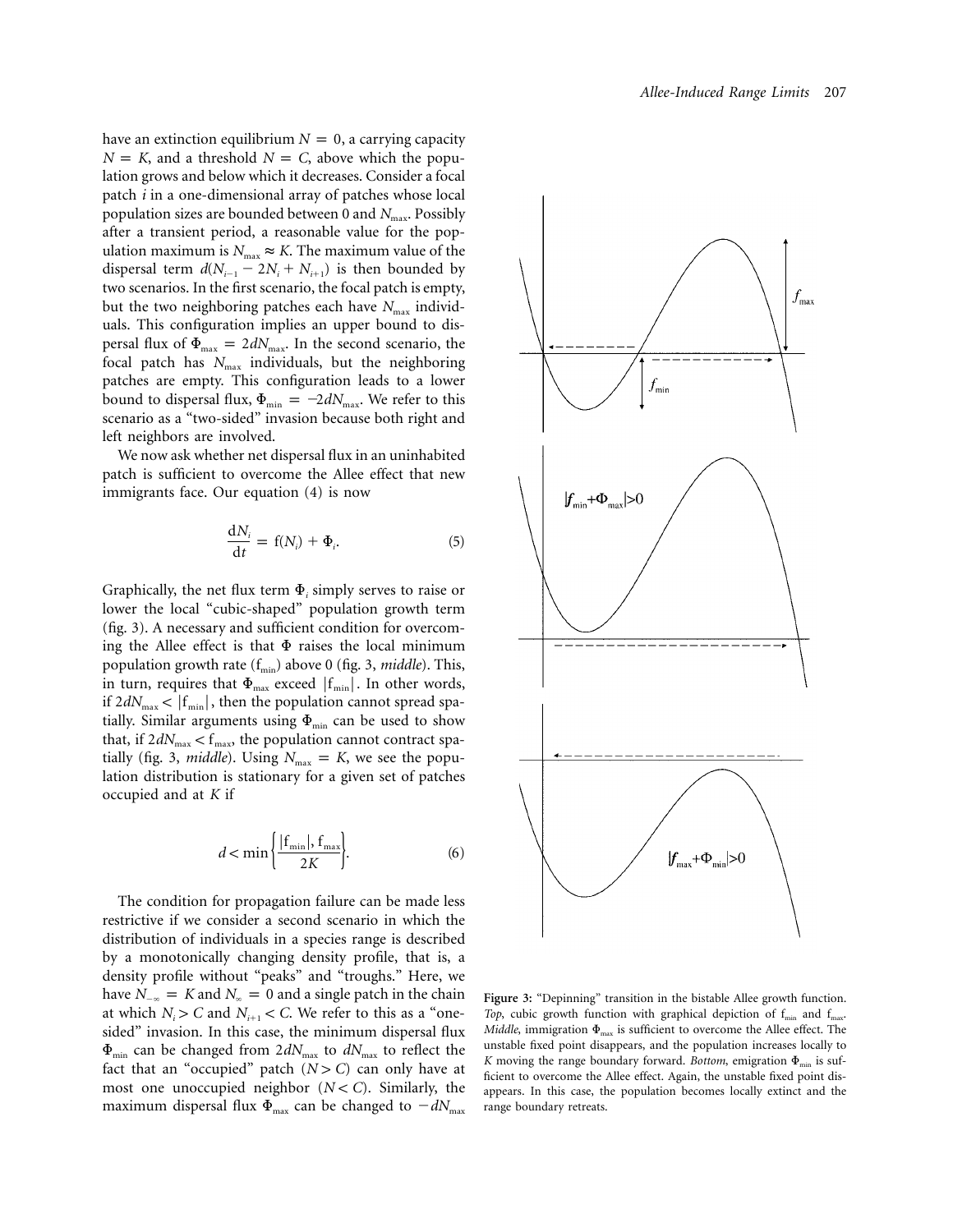![](_page_5_Figure_1.jpeg)

Figure 4: Bifurcation plot of Allee growth with dispersal flux  $\Phi$ . Solid lines show stable equilibria, and the dashed line, the unstable separatrix;  $\lambda_{\perp}$  corresponds to the carrying capacity *K*;  $\lambda_{\perp}$  is the lower stable equilibrium that may or may not be equal 0, depending on the details of the growth function; and  $\lambda_0$  indicates the unstable equilibrium. Propagation failure occurs in the shaded region.

to reflect the fact that an unoccupied patch can only have at most one occupied neighbor. This gives a wider range of *d* values that result in a stationary solution

$$
d < \min\left\{\frac{|f_{\min}|, f_{\max}}{K}\right\}.\tag{7}
$$

Note that conditions (6) and (7) are sufficient to guarantee propagation failure. However, propagation failure can occur for values of  $d$  greater than these, if  $N_{\text{max}}$  is significantly less than *K* near the transition from high local-density patches to low local-density patches. This will typically be the case when  $\int_0^K f(N) dN$  is close to 0 or if the upper and lower equilibria are only weakly stable.

The relationship between propagation failure and bistability is clear in the bifurcation plot of the system (fig. 4). Both forward and backward invasions correspond to a critical transition across a limit point (Seydel 1988; Erneux and Nicolis 1993) where one of the stable solutions joins the unstable solution and disappears, leaving behind a single stable equilibrium. Once bistability is broken, there is either a positive or negative net growth rate, depending on whether immigration into the local patch exceeds emigration.

The conditions for propagation failure given in in-

equalities (6) and (7) are general in the sense that they apply to any bistable function f(*N*). However, in the cubic case, we can solve explicitly for  $f_{\text{max}}$  and  $f_{\text{min}}$ :

$$
f_{\max} = \frac{r(C+K+q)(C-2K+q)(-2C+K+q)}{27K^2},
$$
 (8)

$$
f_{\min} = \frac{r(-C - K + q)(-C + 2K + q)(2C - K + q)}{27K^2},
$$
 (9)

where  $q = (C^2 - KC + K^2)^{1/2}$ .

Using the information in (8) and (9), along with equation (7), we can paint a more general picture of the region of propagation failure for the cubic growth function (fig. 5). Pinning occurs for all values of  $C/K$  when  $d = 0$ , but the region over which pinning is guaranteed shrinks as *d* increases. As shown by the dashed lines delineating the numerically calculated transitions between pinned and moving fronts, pinning is still possible outside of the shaded region in figure 5. This occurs because equation (7) is a sufficient condition to guarantee pinning but is not a necessary condition. As *d* grows large, *K* is no longer a tight upper bound for *N* in the occupied region, particularly near the boundary and when the population threshold is close to  $C/K = 0.5$ . Population sizes in patches on the leading edge of the invaded region will generally be smaller than *K* when *d* is large because of loss of individuals into neighboring patches where growth rates are negative. It is this loss of individuals because of dispersal that partly accounts for the observed difference between the analytic and numeric results.

![](_page_5_Figure_13.jpeg)

**Figure 5:** Invariant domains of the discrete Allee invasion dynamics in one dimension. These results are for  $K = 1$  and  $r = 1$ . Solid lines are analytic results based on the approximate inequality (7). The dashed lines are numerical results obtained by directly integrating the coupled ordinary differential equations.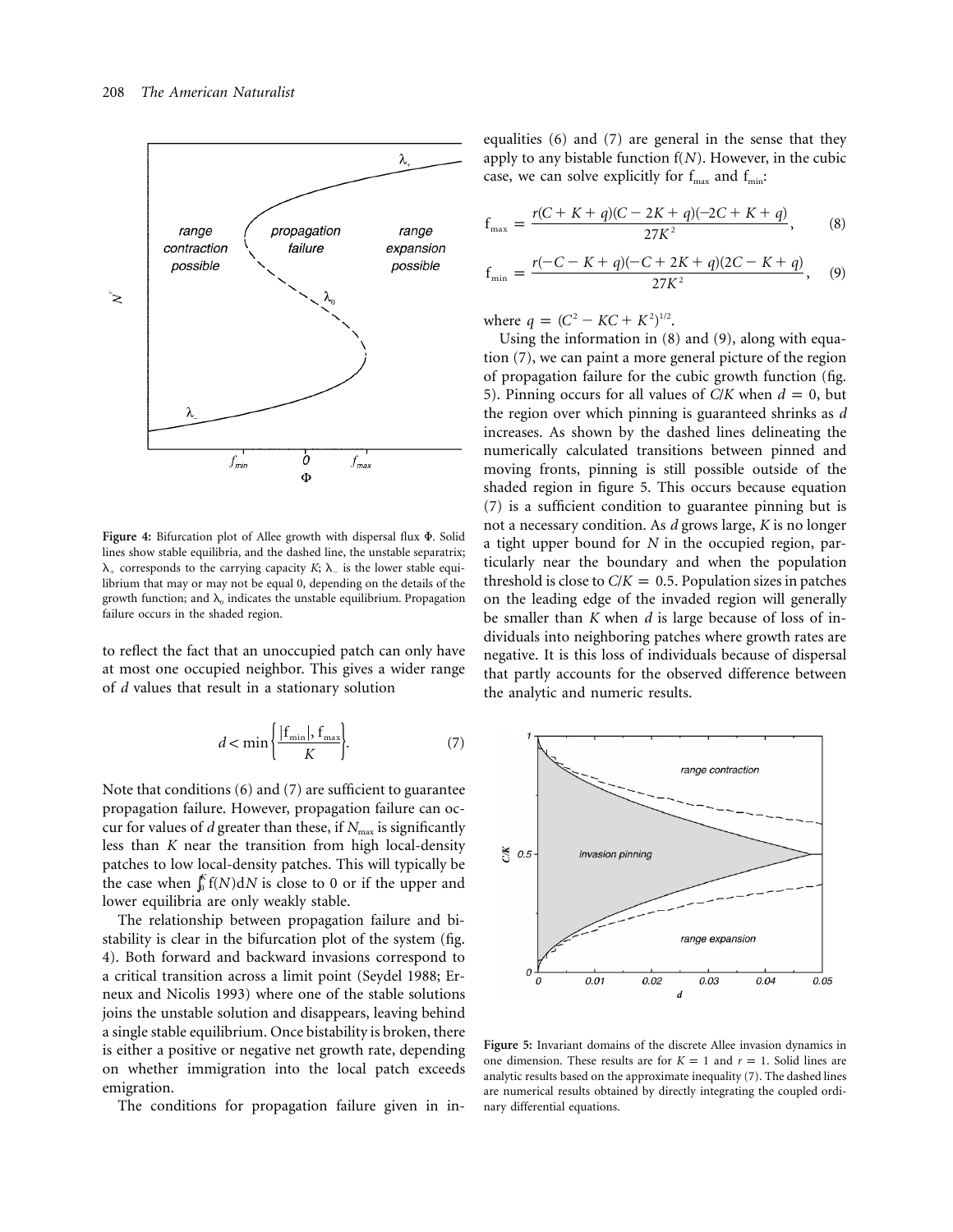The combination of discrete space and multiple stable equilibria in the Allee model gives rise to a number of interesting nonlinear effects. One effect is related to the frequency of occupied patches adjacent to an unoccupied patch. Greater occupancy of neighboring patches results in greater immigration and hence an increased likelihood of receiving enough propagules to grow locally above *C* and eventually reach carrying capacity. This implies a high degree of history dependence in the model dynamics. Different spatial configurations of initially occupied patches can lead to quite different steady states even though the model parameters are the same (fig. 6). If the dispersal rate is slightly below the critical value for a one-sided invasion but is above the critical value for a two-sided invasion, then there will be a tendency for small holes or defects in the distribution to fill in whereas large holes (those with much greater width than typical dispersal distances) in the distribution will remain unoccupied. From an empirical perspective, these strongly nonlinear responses to spatial pattern could lead to considerable confusion when attempting to validate linear source-sink (Pulliam 1988) and metapopulation models (Levins 1969; Hanski and Gilpin 1991) because the realized location of source and sink populations or occupied and unoccupied patches depends only on the vicissitudes of history and is not due to variation in intrinsic habitat quality or repeated extinction and colonization events.

Another nonlinear effect induced by the bistability of the underlying dynamics is the presence of extended quasistable epochs followed by rapid shift from one steady state to another. This is apparent in figure 6, *middle*. The center patches, initially empty, remain below *C* for a considerable period before bursting up to *K*. This phenomenon is easily explained by examining figure 3, *middle*. Notice that, near the depinning transition, when immigration is barely sufficient to overcome the Allee effect,  $f_{\min}$  is close to 0. The long period of slow growth occurs as the local population squeezes through this bottleneck in the growth curve. Once the population grows above the constriction, the growth rate increases rapidly, and the population bursts upward toward its carrying capacity. An invasion into a patchy landscape consists of a series of these local burst events. Initially, there is a long delay while the patch just beyond the leading edge of the invasion front slowly increases past the Allee bottleneck. Then the front shifts forward one patch after a rapid burst above the Allee threshold. The process is then repeated in the next patch. Thus, we can interpret the fine-scale invasion dynamics of the discrete Allee model as a periodic repetition of local transitions between quasi-stable states, with the cycle time (in space) determined by the mean patch size and the dispersal rate

![](_page_6_Figure_4.jpeg)

**Figure 6:** Example of nonlinear spatial effects in the pinned domain of the spatially discrete Allee model. *Top*, single empty patch receives sufficient immigration from its two neighbors to overcome the Allee effect for the parameters used. *Middle*, two unoccupied patches are also able to reach carrying capacity but required significantly longer time. *Bottom*, three unoccupied patches remain a permanent history-dependent sink. Parameters were as in figure 2, except that  $d = 0.02$ .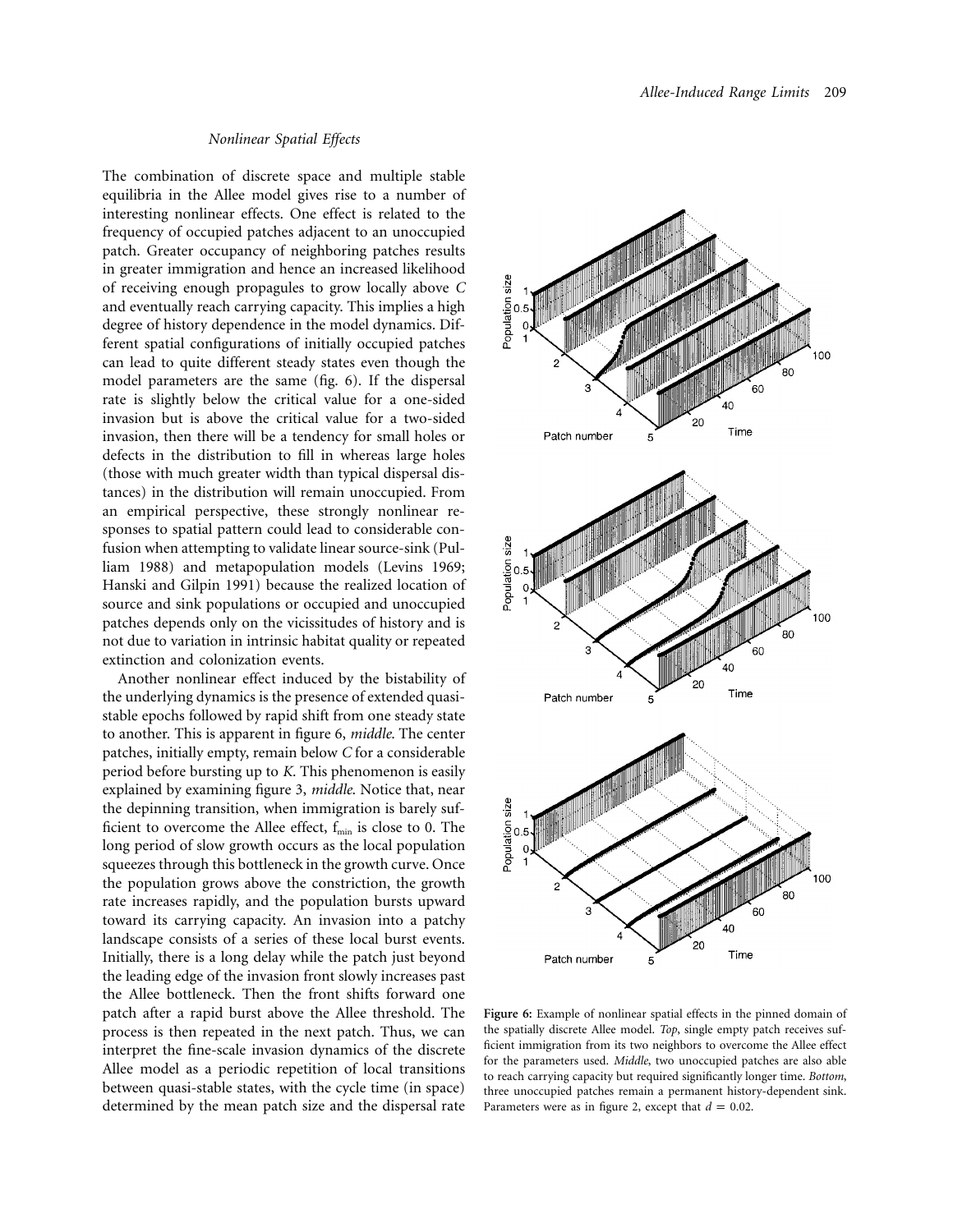![](_page_7_Figure_1.jpeg)

**Figure 7:** Invasion on a two-dimensional lattice with spatially random initial conditions. Below a critical initial occupancy, here  $p_{\text{crit}} \approx 0.1$ , no invasion occurs and the initial condition persists indefinitely. When more than  $p_{\text{crit}}$  of the lattice is randomly seeded, the population invades to occupy the entire lattice.

(see Mitkov et al. 1998 for an example in continuous space; Fáth 1998).

The effects of local bistability may also propagate up to the scale of the entire landscape. An interesting scenario unfolds when the landscape is initially occupied in random locations with a density *p* and when the dispersal coefficient *d* is just small enough for propagation failure to occur. Again, we can numerically determine a critical value of a parameter, initial density *p*, at which the dynamics shift rapidly between steady states (fig. 7). Below the critical initial density, unoccupied patches do not have enough occupied neighbors to overcome the Allee effect, and the entire landscape remains frozen in its initial condition. Above  $p =$ *p*<sub>crit</sub> (∼0.11 in fig. 7), the cooperative effect of multiple neighbors contributing propagules into patches allows patches below the Allee threshold to grow above *C* and reach carrying capacity. If the species in question were an introduced pest, one might conclude that the species was not invasive because small random introductions do not lead to invasion. Iterated over time, however, these small local introductions may become sufficiently widespread to cross the critical landscape-scale density, and the pest species will suddenly become pandemic.

# *Sharpening of Range Boundaries along Environmental Gradients*

As noted in the introductory paragraphs, one standard explanation for species' borders involves environmental gradients. Allee effects can magnify the impact of gradients on species' distributions. One potential effect of a decrease in productivity and population carrying capacity *K* near a species' border is a reduction in the number of individuals that disperse into unoccupied patches beyond the current range limit. If the Allee effect is weak or nonexistent such that  $dN/dt > 0$  for all values where  $0 < N <$ *K*, then the decrease in *K* would not stop the population from spreading to occupy all habitats where  $K > 0$ . The ultimate distribution in the absence of an Allee effect will closely mirror the gradual decline in *K* (fig. 8, *top*), and

![](_page_7_Figure_8.jpeg)

**Figure 8:** Comparison of invasions along a gradient in carrying capacity *K* (*dashed line*), with and without an Allee effect. Here, *K* varies from the center of the figure to the edge as  $20 \times \exp\left[\frac{x^2}{2\sigma^2}\right]$ , where *x* is the patch number and  $\sigma = 20$ . Solid lines are 100 time steps apart. The initial condition is shaded grey. *Top*, logistic growth  $f(N) = rN(1 N/K$ ) with  $r = 0.1$  and  $d = 0.1$ . *Bottom*, Allee growth (see eq. [2]) with  $r = 1.1, C = 0.25,$  and  $d = 0.1$ . The invasion is pinned at roughly patch number  $\pm 30$ .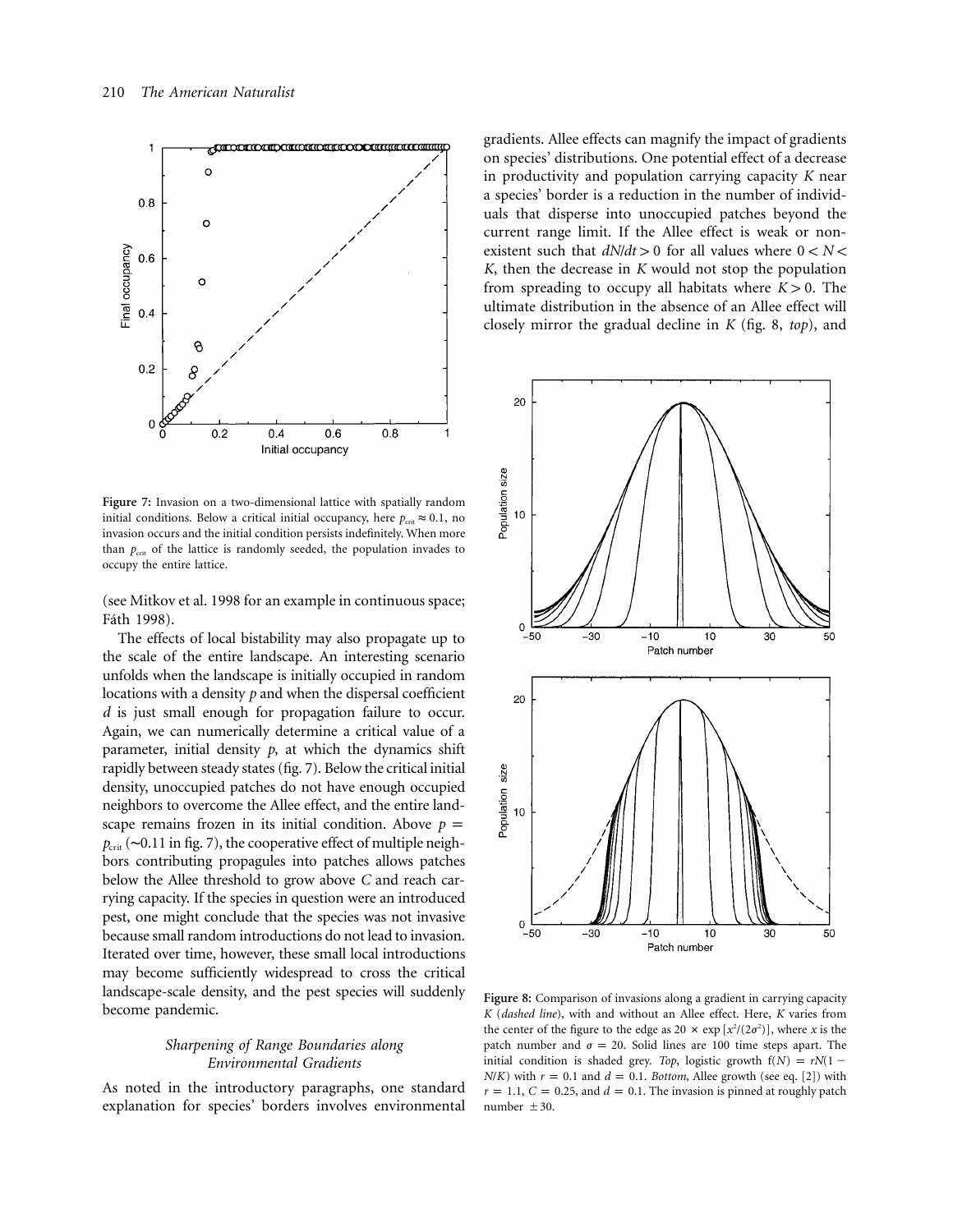the species border will occur only when *K* is 0. However, in the presence of a strong Allee effect, a gradual decrease in *K* (for fixed values of *d* and f) will eventually lead to propagation failure, at which point the invasion will stall and leave behind an abrupt boundary between occupied and unoccupied patches (fig. 8). Further invasion of suitable habitats would require sufficient immigration into unoccupied patches to overcome the local Allee effect.

The overall result of Allee growth in a patchy environment is an increased sensitivity to local gradients and a significant reduction in range area compared to the area that could be occupied in the absence of an Allee effect. It is tempting to interpret an abrupt boundary as a response to an environmental gradient, such as decreasing temperature, that has reached a threshold, below which the species cannot persist. This conclusion is tantamount to saying that the carrying capacity has reached 0. As figure 8 illustrates, an abrupt transition in density can occur even when *K* is still positive (see also Wilson et al. 1996).

#### **Discussion**

We have demonstrated a potential mechanism that can limit a species' range. We have not however considered how ranges come into being in the first place. Because the dynamics of the discrete Allee invasion model are either moving or pinned, we must consider a scenario that would allow a species to expand (or equivalently collapse) its range and then stop moving, thereby leaving a fixed range limit. The transition from a moving boundary to a pinned boundary could occur in several ways. For example, our discrete space model predicts that if there is a transient increase in local productivity leading to an increase in abundance within occupied patches, then this may "spillover" to unoccupied patches, leading to an expansion in range size that persists after the temporary flush in production or abundance has subsided.

As a simple example, consider a grid of identical, uniformly spaced cells, in one of which there has been colonization at sufficient density to permit local persistence. Our model defines conditions that lead to the pinning of the species in this initially occupied patch. A spatially uniform increase of carrying capacity of all patches could lead to a wave of invasion across the landscape. If this in turn is followed by a spatially uniform decline in local carrying capacities, the species could again become trapped in a new larger area of occupied patches defining its new range. Similarly, transient and spatially uniform changes in dispersal rates can lead to episodic expansions of species' ranges. To explore theoretically the long-term dynamics of range limits in the face of environmental variation, it would be useful to extend model (1) to include the introduction of stochastic variation in local recruitment rates, the Allee threshold, and dispersal rates.

A comparable effect may explain an interesting pattern observed by Duncan et al. (1999). These authors observed that the ultimate range size of bird species introduced into New Zealand was strongly correlated with the size of the initial introduction (controlling for other variables such as life history). Duncan et al. (1999) were unsure how to interpret this pattern but tentatively suggested that it could reflect the importance of priority effects in interspecific competition. Our model predicts exactly this pattern if species inhabit patchy environments and experience Allee effects, even in the absence of interspecific competition; species introduced at very high local densities are likely to successfully colonize a larger number of patches before the pinning effect comes into play.

## *Critical Landscape Connectivity*

Our results concerning propagation failure bear on an ongoing discussion of critical connectivity in landscapes (Taylor et al. 1993). A number of authors have noted that, in patchy environments, there exists a threshold at which habitat connectivity, and the potential for successful invasion, suddenly increases, either at a critical density of randomly placed patches (Gardner et al. 1989; Milne et al. 1996) or at a critical distance required to disperse between habitat patches (Keitt et al. 1997). Generally, these studies have not made a connection between local bistability and critical phenomena nor between these issues and species' range limits. Here, we have shown that an Allee effect can lead to a sudden and nonlinear change in the ability of an organism to invade into a landscape as the rate of movement between patches is gradually increased. An increase in the frequency of movement among patches could occur either because of a reduction in a species' resistance to crossing the intervening, nonhabitat matrix or because patches are closer together or a combination of these. In addition, we have shown that there is a fundamental relationship between critical phenomena in spatial population processes and the presence of multiple stable equilibria in the underlying dynamics, a point that has largely been overlooked in previous work on critical connectivity in landscapes.

Our results have several advantages over previous efforts concerning critical connectivity. One advantage is that our results are not limited to the assumption that habitat fragmentation is a either a uniform random or even a contagious spatial process but can easily be generalized to include arbitrary landscape structure. Propagation failure in the Allee model is not tied to a particular kind of habitat heterogeneity. Instead, it depends on a quite general mechanism: an inability of isolated populations to persist below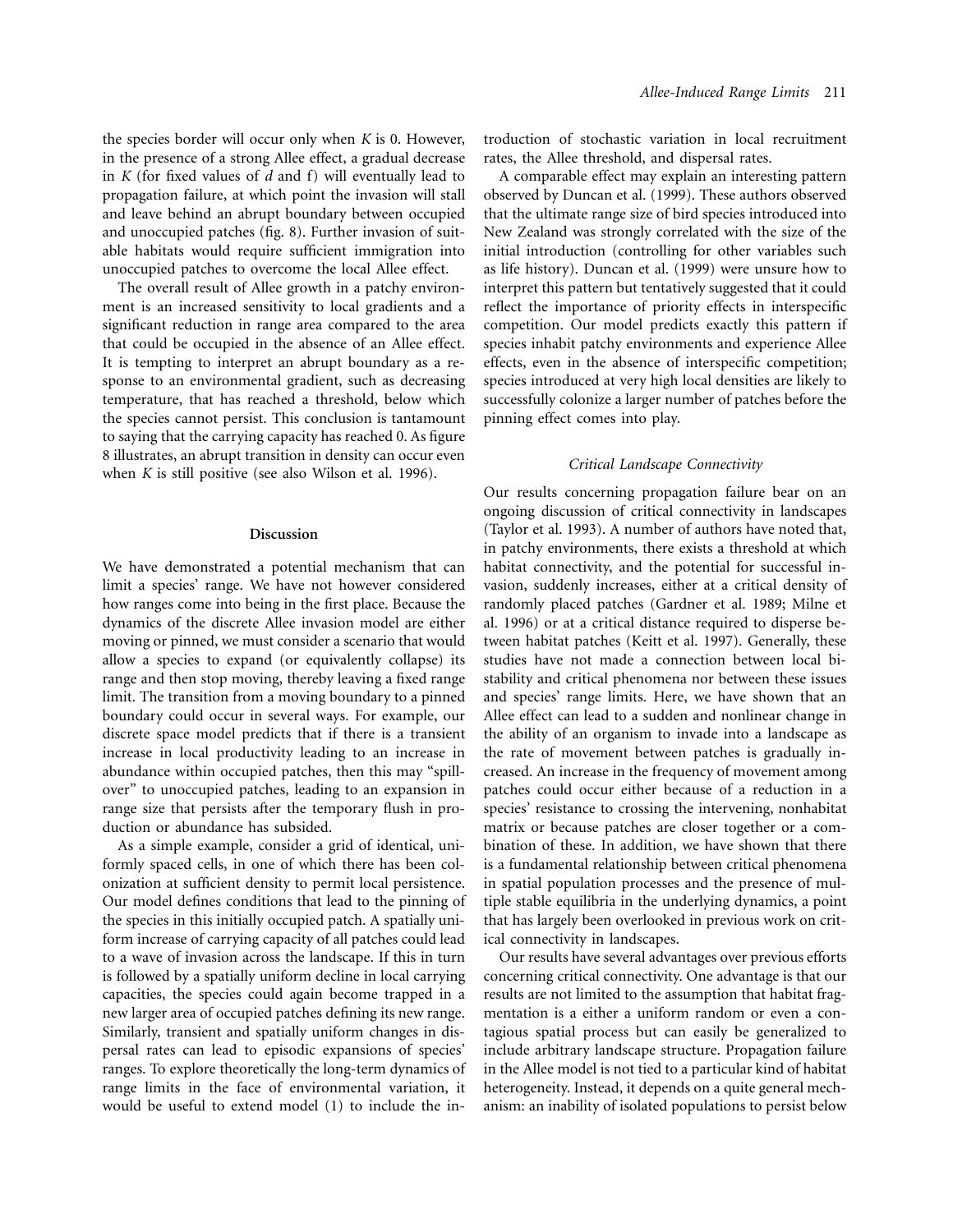a threshold density. Furthermore, by focusing on simple, process-based population models, we can potentially estimate model parameters and make testable predictions concerning invasions and their failure.

One interesting prediction that derives from the theory of critical phenomena is the appearance of invariant scaling behavior in regions of parameter space where the dynamics shift between different qualitative domains (Stanley 1971; Stanley et al. 1996). In the Allee invasion model, these transitions correspond to moving across the pinning threshold as *d* is decreased, or switching from positive to negative invasion velocity as *C* is increased. Near these transitions, we expect to observe large classes of invasion models that share identical, power-law scaling behavior in the rate at which the invasion velocity approaches 0 as the dispersal rate *d* is driven toward the critical point (Erneux and Nicolis 1993). The reason that widely different models, and their corresponding empirical systems, may possess identical behavior is that the dynamics near a critical point are dominated by long-range spatial correlations that depend only on the presence of bistable local dynamics and simple geometric properties of the patch network, for example, one versus two spatial dimensions (Goldenfeld 1992). An interesting test of the the theory would be to measure scaling exponents of the depinning transition among a wide range of species with different life-history traits and determine whether or not there are large classes of species that, despite their individual differences, share identical scaling exponents near the transition from invasive dynamics to propagation failure.

## *Sources, Sinks, and Spatial Variation in Abundance*

It is interesting to consider how multiple stable equilibria in population size and pinned invasions relate to spatial variation in species' abundances. Brown et al. (1995) have noted that many species have relatively clustered distributions with many low-abundance sites and a few, relatively long-lived hot spots of high local abundances. Although a similar distribution of abundances can be generated by simultaneously sampling many local populations whose local dynamics are strongly influenced by multiplicative random noise (Ives and Klopfer 1997), there are some features of the pattern reported by Brown et al. (1995) that are not consistent with the temporal variation hypothesis. In particular, hot spots in abundance appear to remain in the same location for long periods (Brown et al. 1995). Whereas it is likely that both fixed spatial variation in environmental conditions and temporal population variability play a role in determining abundance, our model provides an additional scenario complementing these two potential causes of the Brown et al. (1995) phenomenon. Multiple stable equilibria in abundance can lead to patterns of spatial variation in abundance comparable to those observed by Brown et al. (1995). Multiple equilibria often result in population outbreaks (Ludwig et al. 1978; McCann et al. 2000). If there are strong Allee effects present and dispersal rates are relatively low, then local outbreaks may remain for long periods at the high abundance equilibrium because the spatial boundaries separating regions in different stable equilibria are themselves stable. Thus, spatial pinning of population outbreaks could lead to long-lived hot spots, with relatively stable abundance.

#### *Multispecies Interactions and Alternative Landscape States*

In some cases, an Allee effect might be caused by the presence of another species, for example, priority effects in interspecific competition. Another scenario involves a generalist predator that might only be able to contain a prey species when the prey is rare. A classic example is the periodic emergence of cicadas throughout deciduous forests in eastern North America (Lloyd and Dybas 1966). When rare, the cicadas are decimated by avian predators (Karban 1982). An apparently clever evolutionary response by the cicadas is to synchronize their emergence into the adult stage, during which they are susceptible to predation, and to overwhelm the predatory response by sheer numbers (Williams et al. 1993). However, the cicadas are believed to be highly vulnerable to predators at low density where there is no escape in numbers (Lloyd and Dybas 1966; Williams et al. 1993). This fact has been used to explain tight synchronization of local cicada emergences in time (Lloyd and Dybas 1966). According to our theory, the same mechanism should lead to sharp distribution boundaries for cicada "broods," boundaries that reflect idiosyncratic historical events (see fig. 8). Preliminary evidence (S. Liebhold, personal communication) suggests that cicada broods indeed have sharp spatial edges. Future studies should examine the potential role of Allee effects and patchiness in producing this distributional pattern.

A system similar to cicada broods has been described by Harrison (1994). This system involves the western tussock moth (*Orgyia vetusta*), a parasitoid of the moth, and a number of generalist predators. Local outbreaks of tussock moths have remained spatially restricted despite the presence of suitable host plants (a shrub) beyond the current limit of the invasion (Maron and Harrison 1997). The mechanism that apparently limits the spread of the moth is essentially a multispecies Allee effect. The moths have a low dispersal rate, but the parasitoid is relatively vagile. Beyond the edge of the epidemic, the moth is rare and therefore easily controlled by the mobile parasitoid and other, predatory species (Brodmann et al. 1997).

Theoretical models of the tussock moth invasion have tended to emphasize the role of antagonistic interactions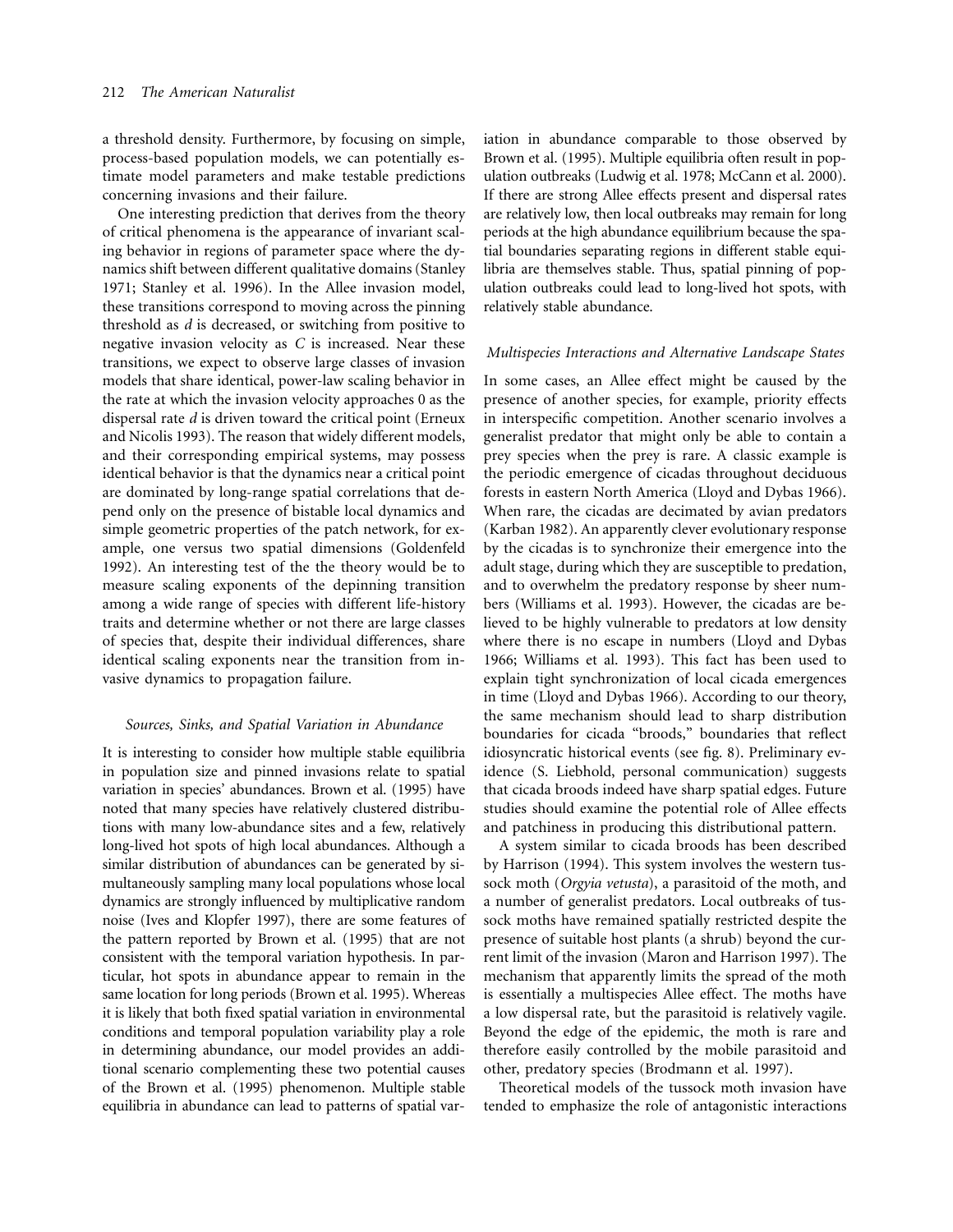in a spatially continuous environment to explain the formation of stable patterns (Hastings et al. 1997; Wilson et al. 1999). It is difficult, however, to imagine that the distribution of host plants is entirely continuous in space (see also McCann et al. 2000). For example, Maron and Harrison (1997) report differences in tussock moth invasion dynamics between a grassland environment, where we imagine that host plants may be close together, and a dune environment, where we imagine that host plants may not form a continuous canopy. It would be fascinating to study the effect of fine-scale landscape heterogeneity on propagation failure in tussock moths and to add various forms of patchiness to current theoretical models of tussock moth invasion (see also M. Owen and M. A. Lewis, unpublished manuscript). Our results also suggest an interesting and easily constructed experiment: small gaps in the moth's distribution should be invaded, but larger holes in the initial distribution, beyond a critical radius, should remain empty. The critical gap size might a priori be estimated from moth and parasitoid dispersal data.

## *Interpreting Invasion Failure*

interpreting the failure of species' invasions either as reflecting an incompatibility between the invading species and the environmental conditions beyond the invaded territory or as the result of strong interspecific interactions. In the presence of an Allee effect, a species that attempts to invade→ Amarasekare, P. 1998. Allee effects in metapopulation dya patchy landscape may become trapped by an inability to generate a net positive growth rate beyond a break in the Andow, D. A., P. M. Kareiva, S. A. Levin, and A. Okubo. distribution of suitable habitats, despite the fact that some individuals successfully disperse into suitable habitats beyond the interruption. Population processes can lead to Allee effects, even in the absence of obvious mechanisms of positive density dependence. Lande (1998) has noted that, in addition to cooperative breeding and other biotic interactions, stochastic effects inherent in small populations can create an Allee effect under quite general circumstances. If anything, density-independent disturbances should increase, not decrease, an Allee effect by differentially affecting→ Avilés, L., and P. Tufiño. 1998. Colony size and individual small populations (Shaffer 1987; Amarasekare 1998), particularly if the disturbances are themselves manifest at small scales. It is in general premature to conclude, in the absence of experimental or other evidence, that the failure of a species to invade some region is due either to interspecific Bressloff, P. C., and G. Rowlands. 1997. Exact travelling wave interactions, such as predation or competition, or to a decline in habitat quality as one approaches the edge of the range. An alternative mechanism that must be considered  $\rightarrow$ is a locally patchy, but otherwise suitable and homogeneous, landscape combined with a local Allee effect in local population dynamics. Moreover, our results suggest that his  $\rightarrow$  Brown, J. H., D. W. Mehlman, and G. C. Stevens. 1995. torical accidents should be important in defining current

range limits, given Allee effects in a patchy environment. Gauging the relative important of this cause of range limits from more traditional explanations based on responses to environmental gradients or interspecific interactions is a challenging task for future research.

## **Acknowledgments**

This work was conducted as part of the Species' Borders Working Group supported by the National Center for Ecological Analysis and Synthesis, a center funded by the National Science Foundation (NSF; grant DEB-94-21535), the University of California, Santa Barbara, the California Resources Agency, and the California Environmental Protection Agency. Additional support was also provided for T.H.K., a postdoctoral associate. R.D.H. received additional support from NSF. Work by M.A.L. was also supported in part by the NSF (grants DMS-9457816 and DMS-9973212) and by the Institute for Mathematics and Its Applications with funds provided by the NSF.

### **Literature Cited**

- In conclusion, our results suggest a cautionary note when  $\rightarrow$  Aizen, M. A., and P. Feinsinger. 1994. Forest fragmentation, pollination, and plant reproduction in a Chaco dry forest, Argentina. Ecology 75:330–351.
	- Allee, W. C. 1938. The social life of animals. Norton, New York.
	- namics. American Naturalist 152:298–302.
	- 1990. Spread of invading organisms. Landscape Ecology 4:177–188.
	- Aronson, D. G., and H. F. Weinberger. 1975. Nonlinear diffusion in population genetics, combustion, and nerve pulse propagation. Pages 5–49 *in* J. A. Goldstein, ed. Lecture notes in mathematics. Vol. 446. Springer, Berlin.
	- Avilés, L. 1999. Cooperation and non-linear dynamics: an ecological perspective on the evolution of sociality. Evolutionary Ecology Research 1:459–477.
	- fitness in the social spider *Anelosimus eximius*. American Naturalist 152:403–418.
	- Berryman, A. A. 1981. Population systems. Plenum, New York.
	- solutions of an "integrable" discrete reaction-diffusion equation. Physica D 106:255–269.
	- Brodmann, P. A., C. V. Wilcox, and S. Harrison. 1997. Mobile parasitoids may restrict the spatial spread of an insect outbreak. Journal of Animal Ecology 66:65–72.
	- Spatial variation in abundance. Ecology 76:2028–2043.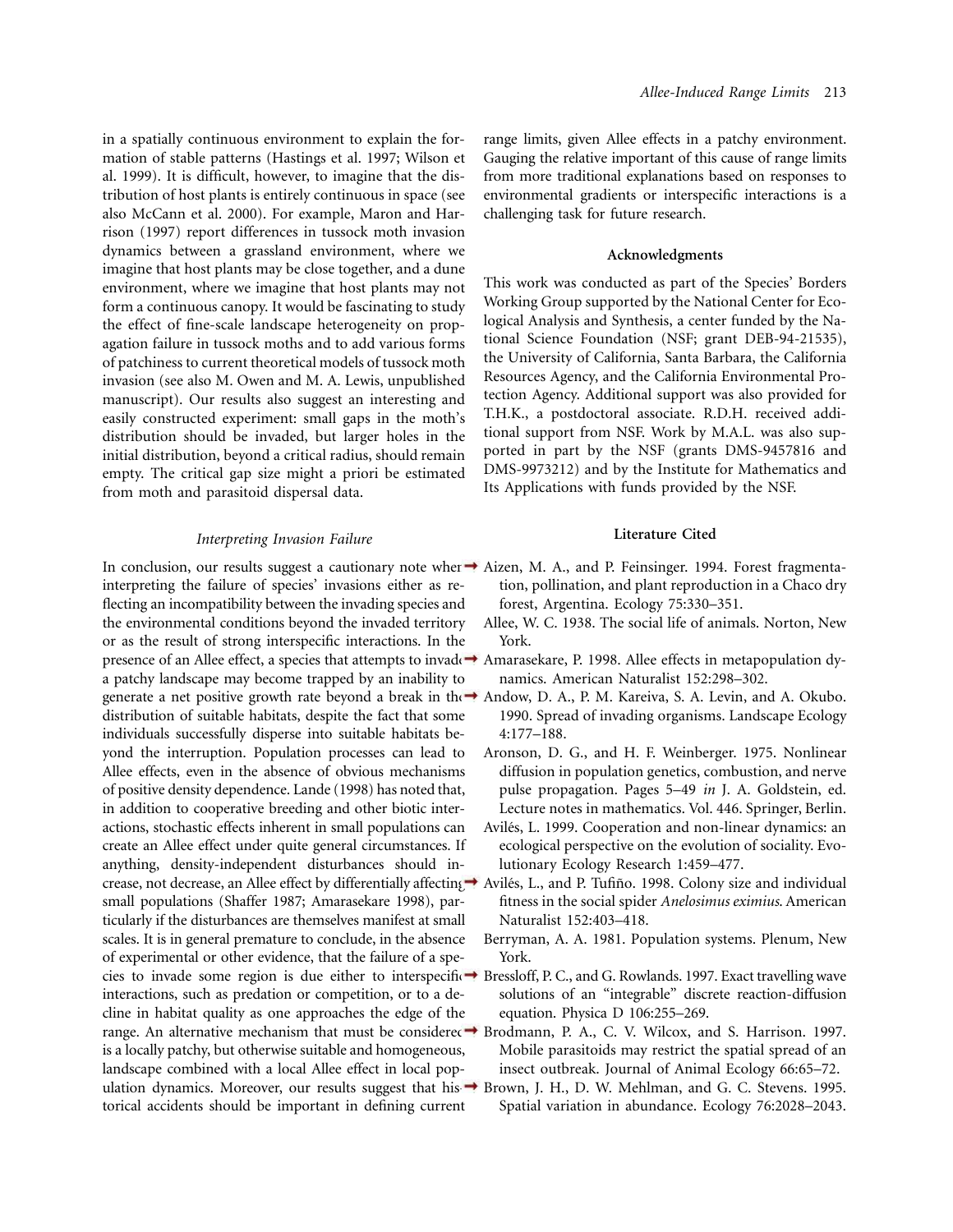- $\rightarrow$  Bull, C. M., and H. Possingham. 1995. A model to explain ecological parapatry. American Naturalist 145:935–947.
- Cahn, J. W., J. Mallet-Paret, and E. S. Van Vleck. 1998. Harrison, S. 1994. Resources and dispersal as factors lim-Traveling wave solutions for systems of ODEs on a twodimensional spatial lattice. SIAM Journal of Applied Mathematics 59:455–493.
- Case, T. J., and M. L. Taper. 2000. Interspecific competievolution of species' borders. American Naturalist 155: 583–605.
- Caughley, G., D. Grice, R. Barker, and B. Brown. 1988. 771–785.
- Courchamp, F., T. Clutton-Brock, and B. Grenfell. 1999. in Ecology & Evolution 14:405–410.
	- Dennis, B. 1989. Allee effects: population growth, critical density, and the chance of extinction. Natural Resource Modeling 3:481–538.
- de Roos, A. M., E. McCawley, and W. G. Wilson. 1998. Pattern formation and the spatial scale of interaction tion Biology 53:108–130.
- → Duncan, R. P., T. M. Blackburn, and C. J. Veltman. 1999. Determinants of geographical range sizes: a test using introduced New Zealand birds. Journal of Animal Ecology 68:963–975.
- Erneux, T., and G. Nicolis. 1993. Propagating waves in discrete bistable reaction-diffusion systems. Physica D 67:237–244.
- $\rightarrow$  Fáth, G. 1998. Propagation failure of traveling waves in a discrete bistable medium. Physica D 116:176–190.
- Fife, P. C. 1979. Long-time behavior of solutions of bistable Karban, R. 1982. Increased reproductive success at high non-linear diffusion equations. Archive for Rational Mechanics and Analysis 70:31–46.
	- Fisher, R. A. 1937. The wave of advance of advantageous Reener, J. P. 1987. Propagation and its failure in coupled genes. Annal of Eugenics 7:355–369.
- Gardner, R. H., R. V. O'Neill, M. G. Turner, and V. H. Dale. 1989. Quantifying scale-dependent effects of animal movements with simple percolation models. Landscape Ecology 3:217–227.
- Gaylord, B., and S. D. Gaines. 2000. Temperature or trans  $\rightarrow$  Kindvall, O., K. Vessby, A. Berggren, and G. Hartman. port? range limits in marine species mediated solely by flow. American Naturalist 155:769–789.
	- Goldenfeld, N. 1992. Lectures on phase transitions and
- Groom, M. J. 1998. Allee effects limit population viability of an annual plant. American Naturalist 151:487–496.
- $\rightarrow$  Hadeler, K. P., and F. Rothe. 1975. Traveling fronts in nonlinear diffusion equations. Journal of Mathematical Bi-Lande, R. 1987. Extinction thresholds in demographic ology 22:251–263.
- Hanski, I., and M. Gilpin. 1991. Metapopulation dynam-

ics: brief history and conceptual domain. Biological Journal of the Linnean Society 42:3–16.

- iting a population of the tussock moth (*Orgyia vetusta*), a flightless defoliator. Oecologia (Berlin) 99:29–37.
- Hastings, A. 1996. Models of spatial spread: a synthesis. Biological Conservation 78:143–148.
- tion, environmental gradients, gene flow, and the co  $\rightarrow$  Hastings, A., S. Harrison, and K. McCann. 1997. Unexpected spatial patterns in an insect outbreak match a predator diffusion model. Proceedings of the Royal Society of London B, Biological Sciences 264:1837–1840.
- The edge of the range. Journal of Animal Ecology 57. Heller, H. C., and D. M. Gates. 1971. Altitudinal zonation of chipmunks (Eutamias): energy budgets. Ecology 52: 424–433.
- Inverse density dependence and the Allee effect. Trends Hochberg, M. E., and M. van Baalen. 1998. Antagonistic coevolution over productivity gradients. American Naturalist 152:620–634.
	- Holt, R. D. 1983. Immigration and the dynamics of peripheral populations. Pages 680–694 *in* Advances in herpetology and evolutionary biology. Museum of Comparative Zoology, Harvard University, Cambridge, Mass.
- between predators and their prey. Theoretical Popula<sup>-+</sup> Holt, R. D., and T. H. Keitt. 1999. Alternative causes for range limits: a metapopulation perspective. Ecology Letters 3:41–47.
	- Holt, R. D., and J. H. Lawton. 1994. The ecological consequences of shared natural enemies. Annual Review of Ecology and Systematics 25:495–520.
	- Ives, A. R., and E. D. Klopfer. 1997. Spatial variation in abundance created by stochastic temporal variation. Ecology 78:1907–1913.
	- Jennersten, O. 1988. Pollination in *Dianthus deltoides* (Caryophyllaceae): effects of habitat fragmentation on visitation and seed set. Conservation Biology 2:359–366.
	- densities and predator satiation for periodical cicadas. Ecology 63:321–328.
	- systems of discrete excitable cells. SIAM Journal of Applied Mathematics 47:556–572.
	- Keitt, T. H., D. L. Urban, and B. T. Milne. 1997. Detecting critical scales in fragmented landscapes. Conservation Ecology 1:4. http://www.consecol.org/.
	- 1998. Individual mobility prevents an Allee effect in sparse populations of the bush cricket *Metrioptera roeseli*: an experimental study. Oikos 81:449–457.
- the renormalization group. Addison-Wesley, New York  $\rightarrow$  Lamont, B. B., P. G. L. Klinkhamer, and E. T. F. Witkowski. 1993. Population fragmentation may reduce fertility to zero in *Banksia goodii*—a demonstration of the Allee effect. Oecologia (Berlin) 94:446–450.
	- models of territorial populations. American Naturalist 130:624–635.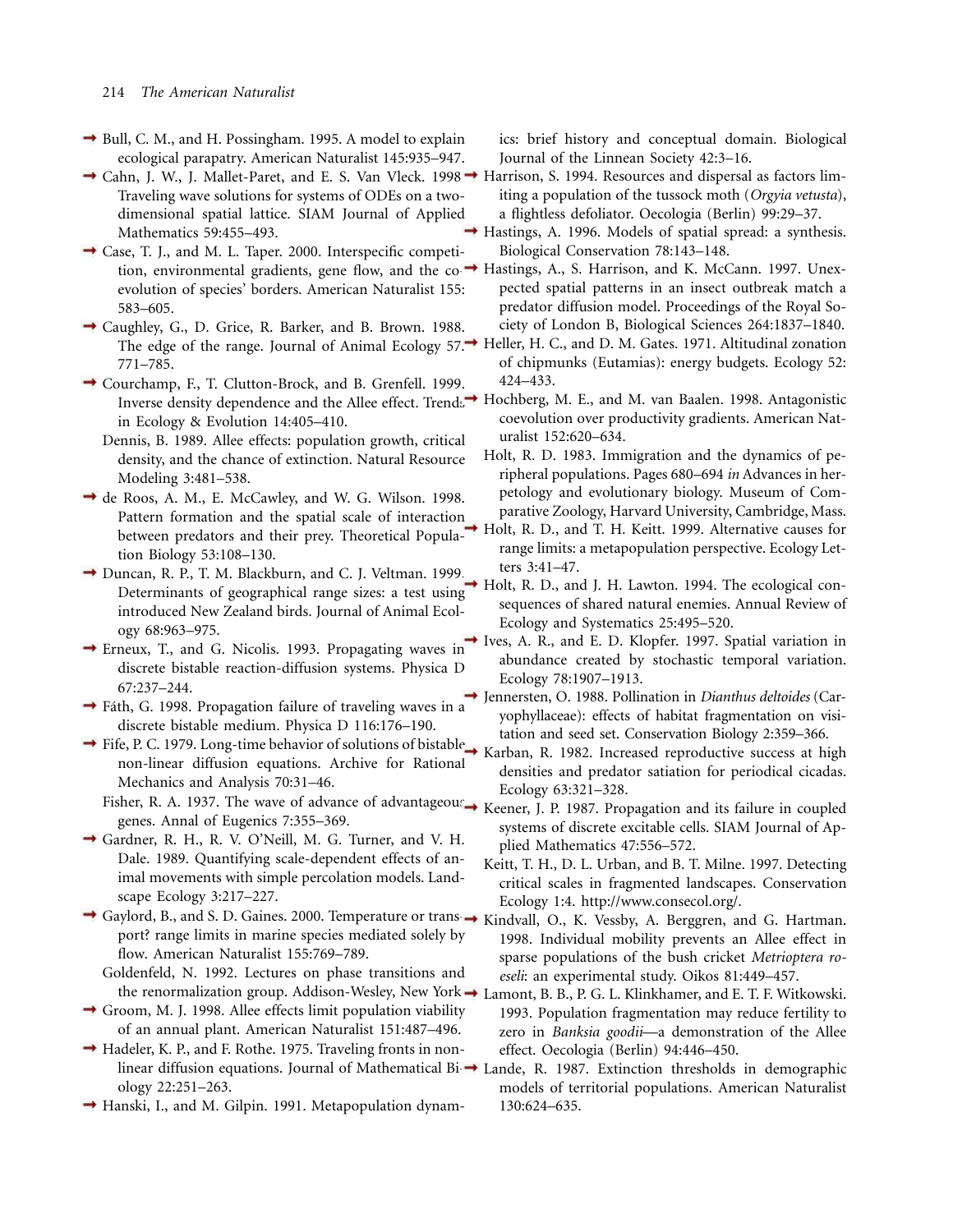- ———. 1998. Demographic stochasticity and Allee effect on a scale with isotropic noise. Oikos 83:353–358.
- Legendre, S., J. Clobert, A. P. Møller, and G. Sorci. 1999. Demographic stochasticity and social mating system in of passerines introduced to New Zealand. American Naturalist 153:449–463.
- Levin, S. A. 1976. Population dynamic models in heterogeneous environments. Annual Review of Ecology and Systematics 7:287–310.
	- $\overline{+}$  1979. Nonuniform stable solutions to reaction  $\rightarrow$ diffusion equations: applications to eclogical pattern formation. Pages 210–222 *in* H. Haken, ed. Pattern formation by dynamic systems and pattern recognition. Springer, Berlin.
- Ecology 73:1943–1967.
	- Levins, R. 1969. Some demographic and genetic consecontrol. Bulletin of the Entomological Society of America 15:237–240.
- Lewis, M. A., and P. Kareiva. 1993. Allee dynamics and the spread of invading organisms. Theoretical Population Biology 43:141–158.
- Lloyd, M., and H. S. Dybas. 1966. The periodical cicada problem. I. Population ecology. Evolution 20:133–149.
- Ludwig, D., D. D. Jones, and C. S. Holling. 1978. Quantitative analysis of insect outbreak systems: the spruce budworm and forest. Journal of Animal Ecology 47: 315–332.
	- Maron, J. L., and S. Harrison. 1997. Spatial pattern formation in an insect host-parasitoid system. Science (Washington, D.C.) 278:1619–1621.
	- Matano, H. 1979. Asymptotic behavior and stability of solutions of semilinear equations. Publications of the Research Institute for Mathematical Sciences, Kyoto University 15:101–154.
	- May, R. M. 1973. Stability and complexity in model eco  $\rightarrow$  Stanley, H. E., L. A. N. Amaral, S. V. Buldyrev, A. L. Goldsystems. Princeton University Press, Princeton, N.J.
- $\rightarrow$  McCann, K., A. Hastings, S. Harrison, and W. Wilson. 2000. Population outbreaks in a discrete world. Theoretical Population Biology 57:97–108.
- $\rightarrow$  McCarthy, M. A. 1997. The Allee effect, finding mates and theoretical models. Ecological Modelling 103:99–102.
- Milne, B. T., A. R. Johnson, T. H. Keitt, C. A. Hatfield, J + Taylor, P. D., L. Fahrig, K. Henein, and G. Merriam. 1993. David, and P. T. Hraber. 1996. Detection of critical densities associated with piñon-juniper woodland ecotones. Ecology 77:805–821.
- Mitkov, I., K. Kladko, and J. E. Pearson. 1998. Tunable pinning of burst waves in extended systems with discrete sources. Physical Review Letters 81:5453–5456.

lation velocities on basic parameters. Mathematical Biosciences 107:255–287.

- Murray, J. D. 1989. Mathematical biology. Springer, New York.
- the process of extinction of small populations: the case Nekorkin, V. I., V. A. Makarov, V. B. Kazantsev, and M. G. Velarde. 1997. Spatial disorder and pattern formation in lattices of coupled bistable elements. Physica D 100: 330–342.
	- Okubo, A. 1980. Diffusion and ecological problems: mathematical models. Springer, Berlin.
	- Pulliam, H. R. 1988. Sources, sinks, and population regulation. American Naturalist 132:652–661.
	- Rathcke, B. 1983. Competition and facilitation among plants for pollination. Pages 305–329 *in* L. Real, ed. Pollination ecology. Academic Press, New York.
- **———.** 1992. The problem of pattern and scale in ecology. ♦ Robinson, J. G. 1988. Demography and group structure in the wedge-capped capuchin monkeys. Behaviour 104: 202–231.
	- quences of environmental heterogeneity for biological Root, T. 1988. Energy constraints on avian distributions and abundances. Ecology 69:330–339.
		- Royama, T. 1992. Analytical population dynamics. Population and Community Biology Series. Chapman & Hall, London.
		- Schmitz, O. J., and T. D. Nudds. 1994. Parasite-mediated competition in deer and moose—how strong is the effect of menningeal worm on moose? Ecological Applications 4:91–103.
			- Seydel, R. 1988. From equilibrium to chaos: practical bifurcation and stability analysis. Elsevier, New York.
			- Shaffer, M. 1987. Minimum viable populations: coping with uncertainty. Pages 69–86 *in* M. E. Soulé, ed. Viable populations for conservation. Cambridge University Press, Cambridge.
			- Shigesada, N. 1997. Biological invasions: theory and practice. Oxford Series in Ecology and Evolution. Oxford University Press, Oxford.
			- Stanley, H. E. 1971. Introduction to phase transitions and critical phenomena. Oxford University Press, Oxford.
			- berger, S. Havlin, H. Leschhorn, P. Maass, et al. 1996. Scaling and universality in animate and inanimate systems. Physica A 231:20–48.
		- Stephens, P. A., and W. J. Sutherland. 1999. Consequences of the Allee effect for behavior, ecology and conservation. Trends in Ecology & Evolution 14:401–405.
			- Connectivity is a vital element of landscape structure. Oikos 68:571–573.
		- Veit, R. R., and M. A. Lewis. 1996. Dispersal, population growth, and the Allee effect: dynamics of the house finch invasion of eastern North America. American Naturalist 148:255–274.

Mollison, D. 1991. Dependence of epidemic and popu • Williams, K. S., K. G. Smith, and F. M. Stephen. 1993.